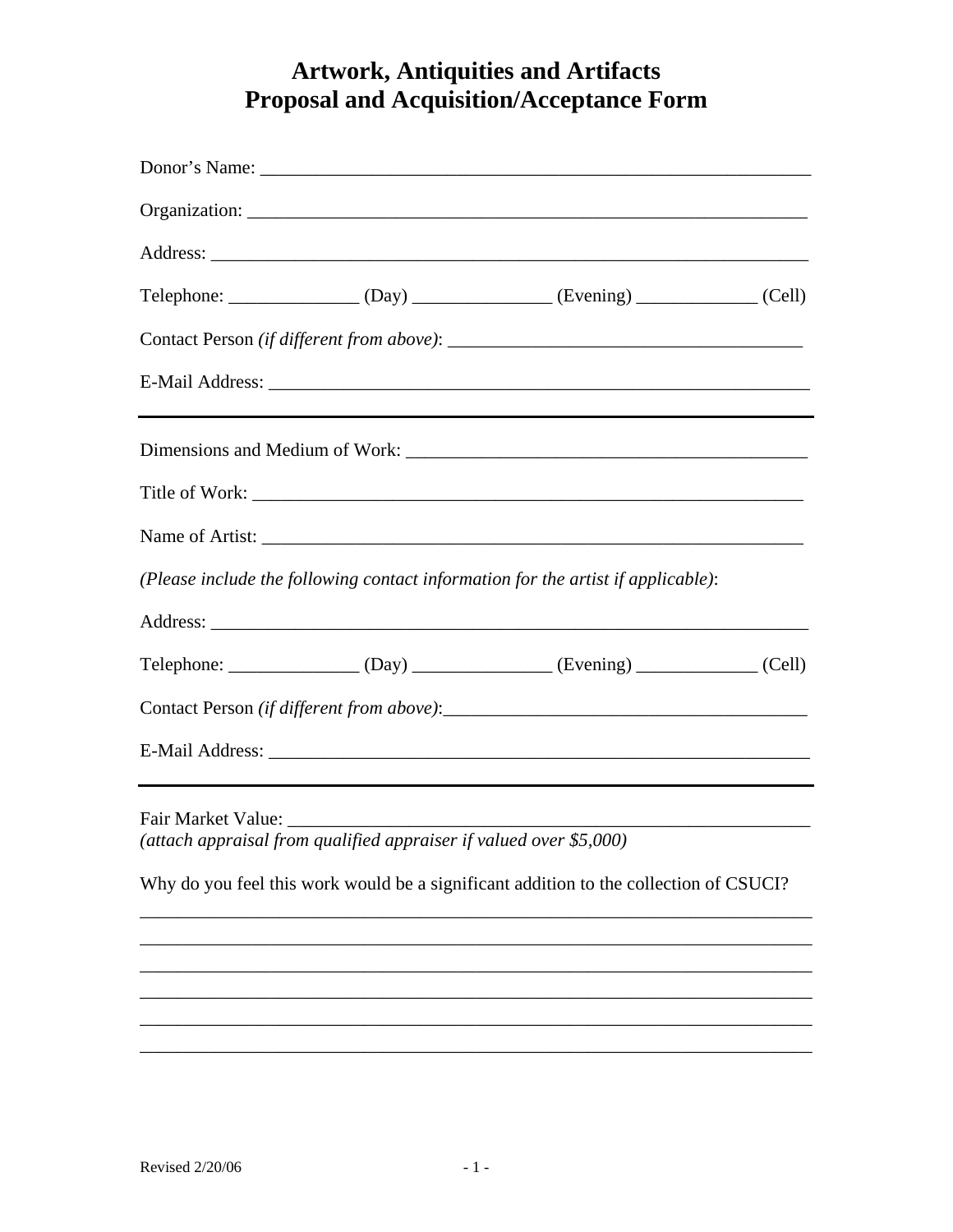## **Artwork, Antiquities and Artifacts Proposal and Acquisition/Acceptance Form**

\_\_\_\_\_\_\_\_\_\_\_\_\_\_\_\_\_\_\_\_\_\_\_\_\_\_\_\_\_\_\_\_\_\_\_\_\_\_\_\_\_\_\_\_\_\_\_\_\_\_\_\_\_\_\_\_\_\_\_\_\_\_\_\_\_\_\_\_\_\_\_\_ \_\_\_\_\_\_\_\_\_\_\_\_\_\_\_\_\_\_\_\_\_\_\_\_\_\_\_\_\_\_\_\_\_\_\_\_\_\_\_\_\_\_\_\_\_\_\_\_\_\_\_\_\_\_\_\_\_\_\_\_\_\_\_\_\_\_\_\_\_\_\_\_

What text would you like on the accompanying plaque? *(Please see the Campus Master Plan for guidelines.)* 

Is the item currently insured? \_\_\_\_\_\_\_ If so, please provide proof of insurance.

Do you possess a title or documentation of ownership? \_\_\_\_\_ If so, please attach a copy.

\_\_\_\_\_\_\_\_\_\_\_\_\_\_\_\_\_\_\_\_\_\_\_\_\_\_\_\_\_\_\_\_\_\_\_\_\_\_\_\_\_\_\_\_\_\_\_\_\_\_\_\_\_\_\_\_\_\_\_\_\_\_\_\_\_\_\_\_\_\_\_\_

\_\_\_\_\_\_\_\_\_\_\_\_\_\_\_\_\_\_\_\_\_\_\_\_\_\_\_\_\_\_\_\_\_\_\_\_\_\_\_\_\_\_\_\_\_\_\_\_\_\_\_\_\_\_\_\_\_\_\_\_\_\_\_\_\_\_\_\_\_\_\_\_ \_\_\_\_\_\_\_\_\_\_\_\_\_\_\_\_\_\_\_\_\_\_\_\_\_\_\_\_\_\_\_\_\_\_\_\_\_\_\_\_\_\_\_\_\_\_\_\_\_\_\_\_\_\_\_\_\_\_\_\_\_\_\_\_\_\_\_\_\_\_\_\_ \_\_\_\_\_\_\_\_\_\_\_\_\_\_\_\_\_\_\_\_\_\_\_\_\_\_\_\_\_\_\_\_\_\_\_\_\_\_\_\_\_\_\_\_\_\_\_\_\_\_\_\_\_\_\_\_\_\_\_\_\_\_\_\_\_\_\_\_\_\_\_\_ \_\_\_\_\_\_\_\_\_\_\_\_\_\_\_\_\_\_\_\_\_\_\_\_\_\_\_\_\_\_\_\_\_\_\_\_\_\_\_\_\_\_\_\_\_\_\_\_\_\_\_\_\_\_\_\_\_\_\_\_\_\_\_\_\_\_\_\_\_\_\_\_

Are there any copyrights, patents, or trademarks associated with the item?

What special care, maintenance, storage, and/or installation will be required?

Please attach the following items:

- Short biography of the artist
- Photos and renderings of the artwork
- List of awards and recognition received by the artist
- List of collections associated with the artist's work
- Statement from the artist regarding the "intent of creation" of the work (*if applicable*)

For further information, please refer to CSUCI's Policy on Acquisition/Acceptance of Artwork, Antiquities, and Artifacts [\(http://policy.csuci.edu/](http://policy.csuci.edu/)).